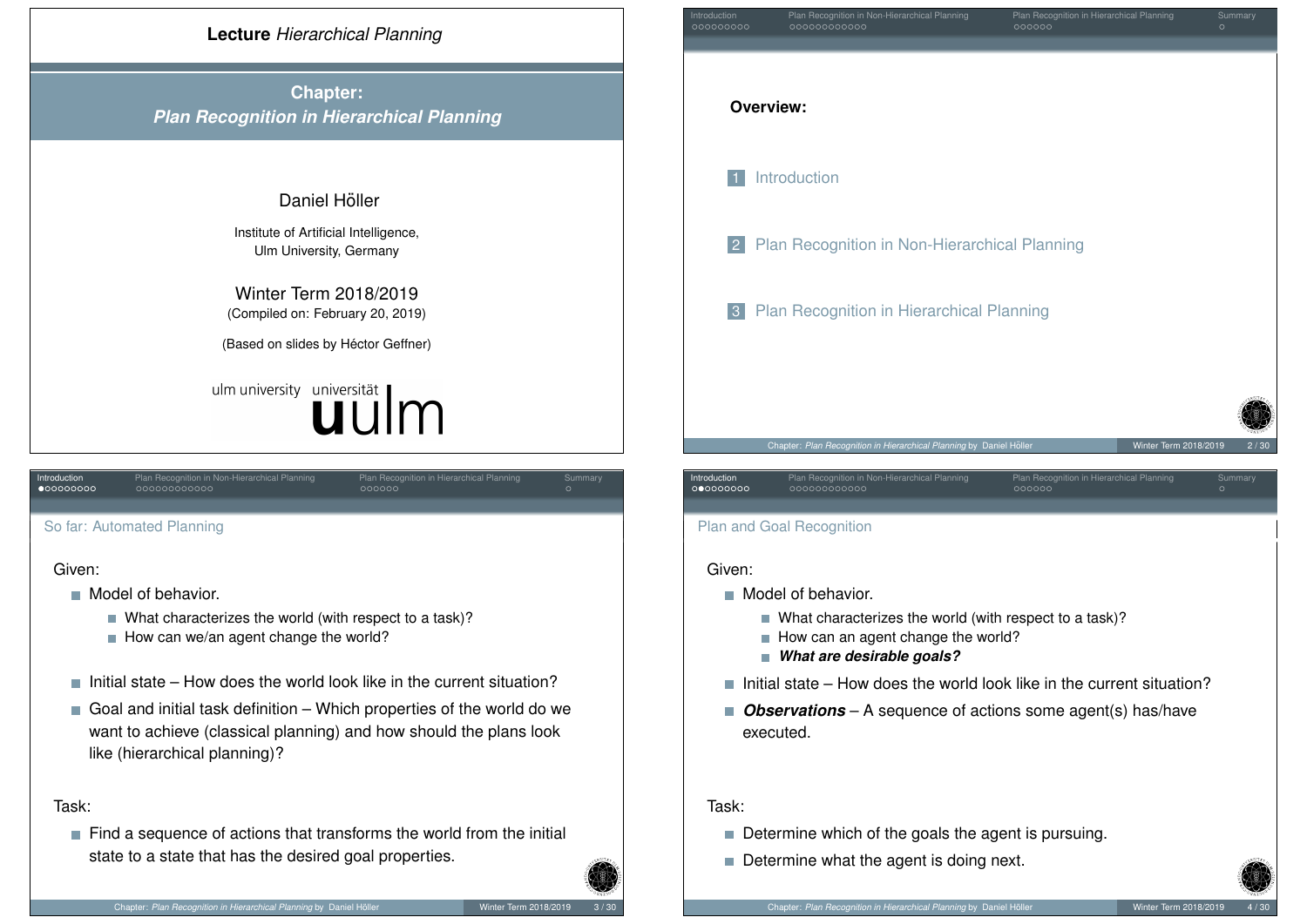<span id="page-1-0"></span>

# **Introduction** Plan Recognition in Non-Hierarchical Planning Plan Recognition in Hierarchical Planning Summary What are we doing?

Automated planning:

- Based on an abstraction of the world, we generate a plan to reach some goal.
- When the model is sufficiently precise, generated solutions will transform the system as intended.

Plan and goal recognition:

- What must be fulfilled to classify some activity (e.g. some movement) as intentional action?
- We make assumptions about reasons of behavior (the agent *wants to realize* something).

**Introduction** Plan Recognition in Non-Hierarchical Planning Plan Recognition in Hierarchical Planning Summary

■ We presume objectives of an agent and judge the helpfulness of actions regarding the objectives.

### Chapter: *Plan Recognition in Hierarchical Planning* by Daniel Höller <u>in Winter Term 2018/2019</u>

### **Assumptions**

## Agent

- $\blacksquare$  Is the agent behaving rational?
- What does this mean?
	- Is *purchasing* a goal.
	- Is purchasing a goal *optimally*.
- Often assumed: "keyhole" observations (no contact to agent).
- $\blacksquare$  Problematic: what is if the agent wants to confuse the observer (adversarial behavior, intrusion detection)?
- Integration of PGR and Planning: cooperative behavior.
- Is the model correct/complete?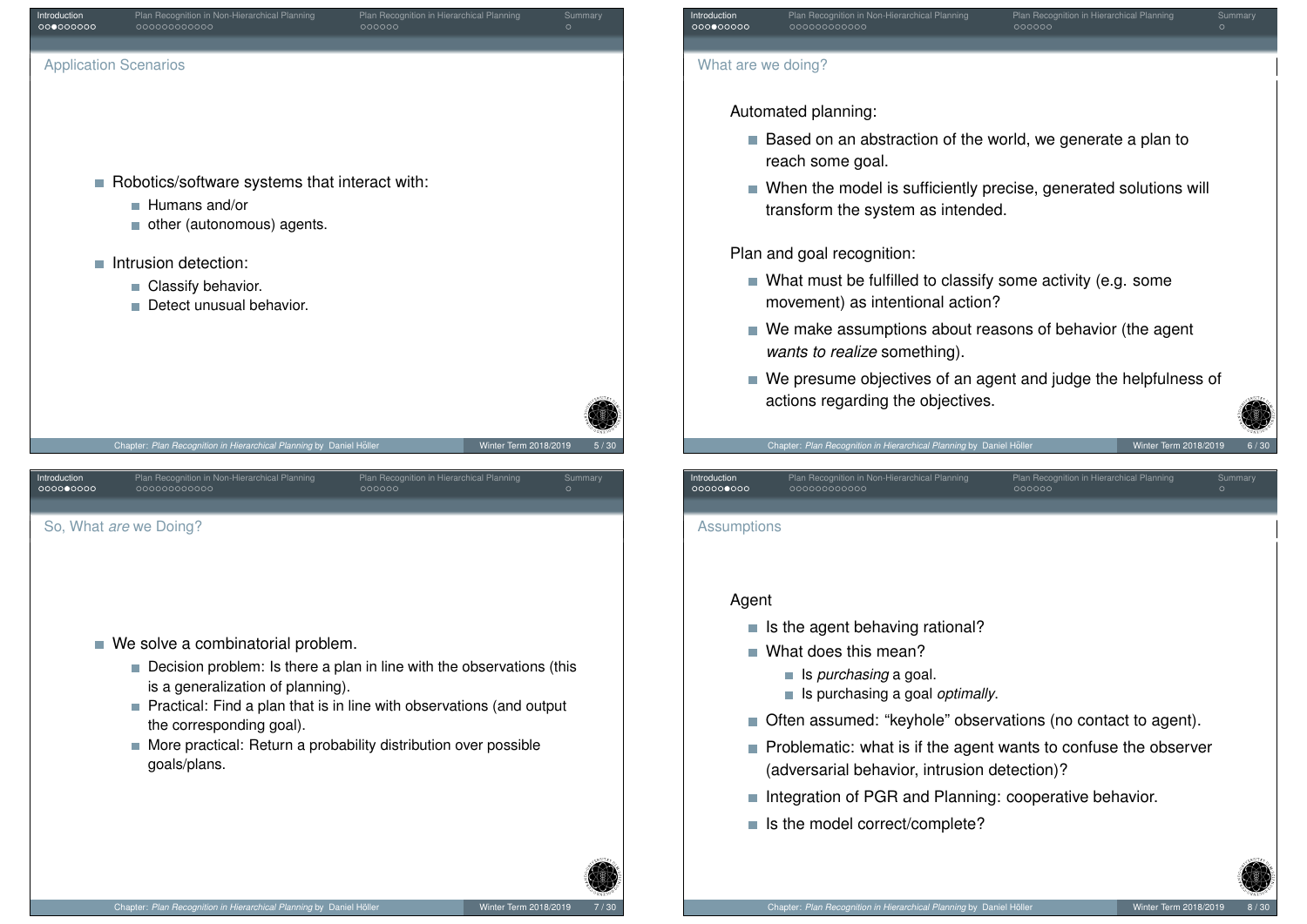<span id="page-2-0"></span>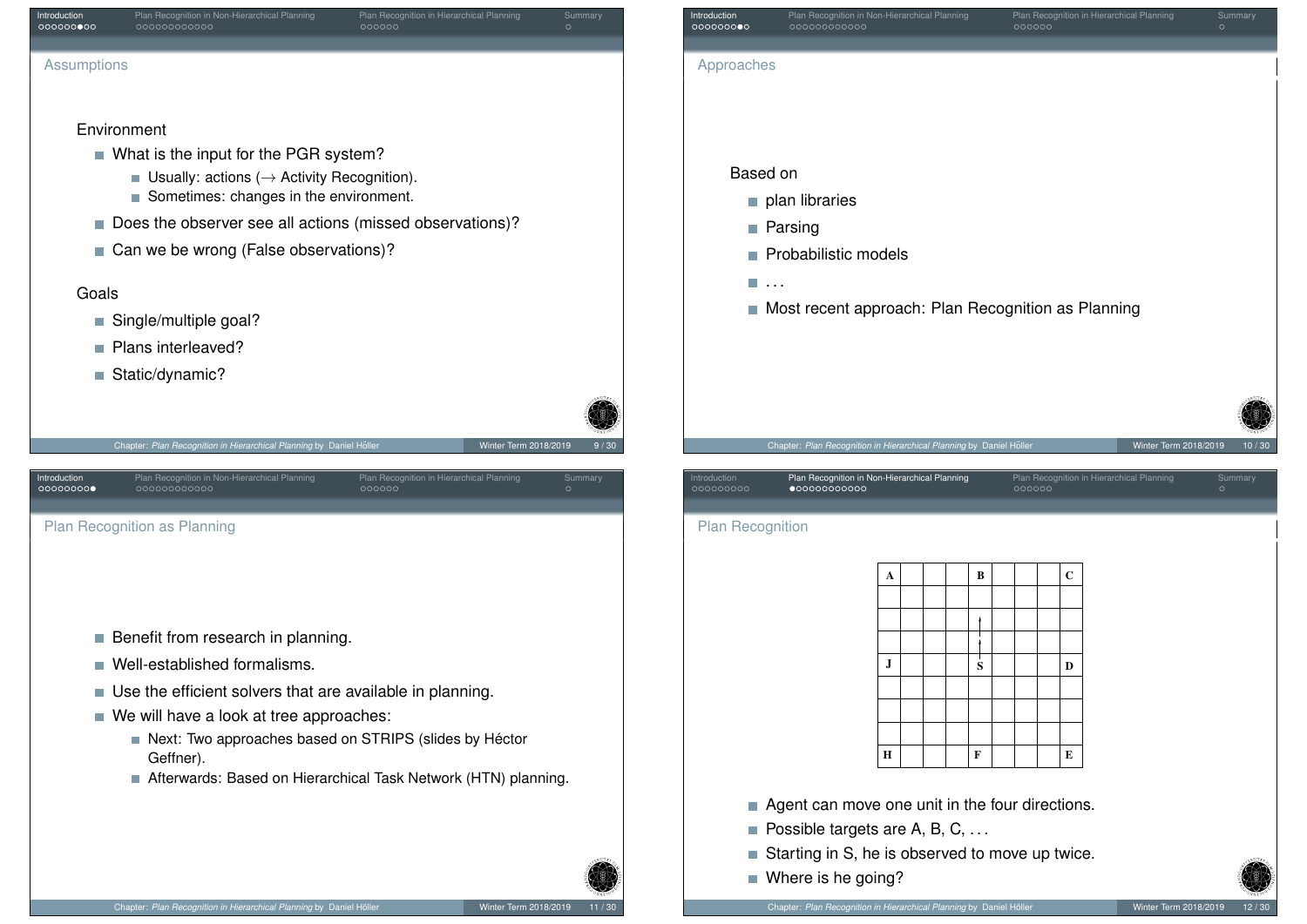<span id="page-3-0"></span>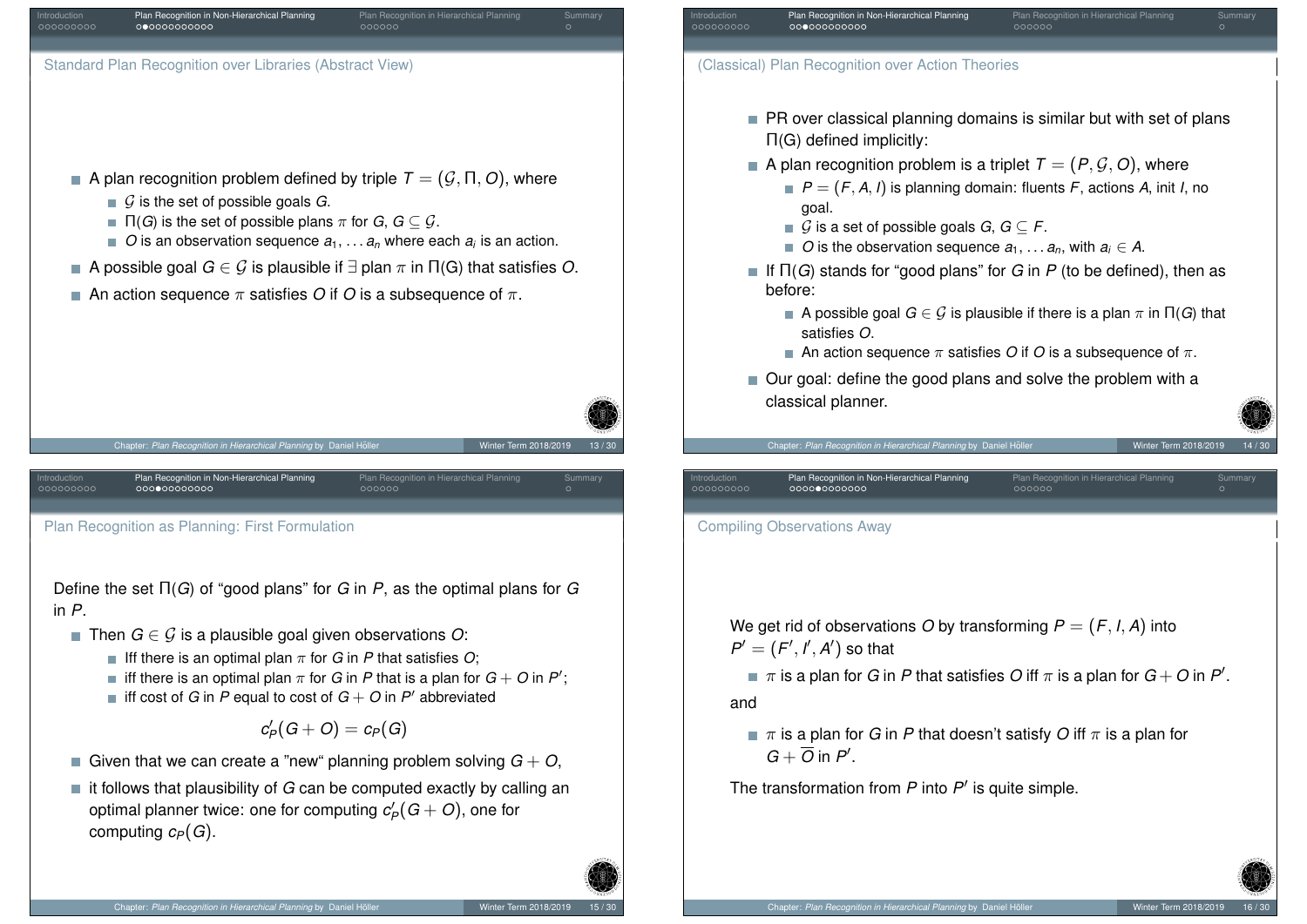<span id="page-4-0"></span>

- Plan Recognition as Planning: A More General Formulation ■ So far we filter goals *G* as plausible or implausible. Rather rank them with a probability distribution  $P(G|O)$ ,  $G \in \mathcal{G}$ , From Bayes Rule  $P(G|O) = \alpha P(O|G)P(G)$ , where  $P(G)$  is assumed to be given in problem specification.  $P(O|G)$  is defined in terms of extra cost to pay for not complying  $P(O|G) =$  *function* $(c(G + \overline{O}) - c(G + O))$ rion in Hierarchical Planning by Daniel Höll Introduction Plan Recognition in Non-Hierarchical Planning Plan Recognition in Hierarchical Planning Summary
	- Assuming Boltzmann distribution and writing  $exp{x}$  for  $e^{x}$ ,

 $P(O|G) = \alpha exp{-\beta c(G+O)}$  $P(\overline{O}|G) = \alpha exp{-\beta c(G + \overline{O})}$ 

where  $\alpha$  is a normalizing constant, and  $\beta$  is a positive constant.

 $\blacksquare$  Taking ratio of two equations, it follows that  $P(O|G)/P(\overline{O}|G) = exp{\{\beta \Delta(G, O)\}}$ 

$$
P(O|G) = 1/(1 + exp{-\beta \Delta(G, O)}) = sigmoid(\beta \Delta(G, O))
$$
  
(whiteboard)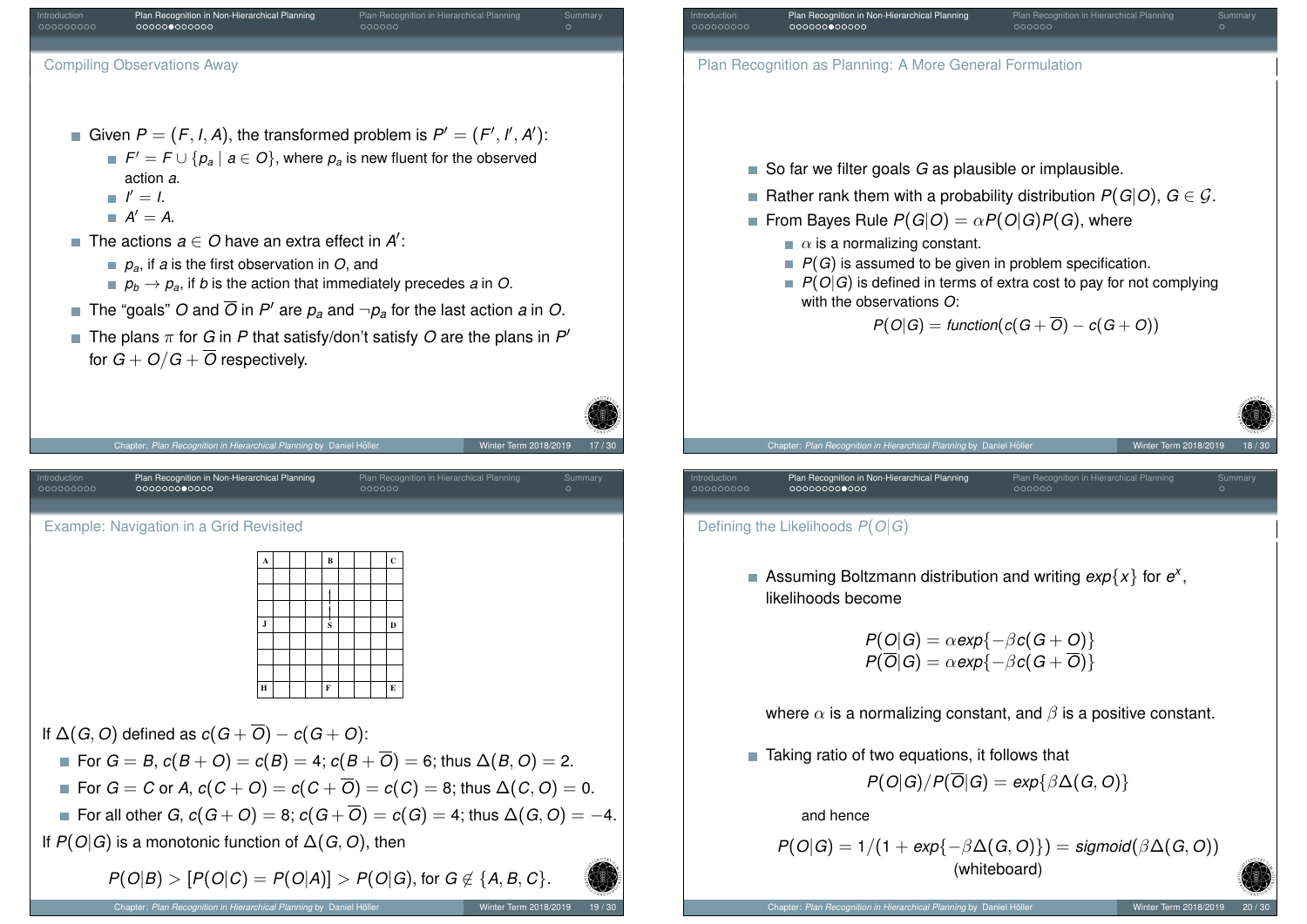



function of time.

<span id="page-5-0"></span>the right show posterior  $P(G|O)$  of each possible target *G* as a

(Language)

Grammar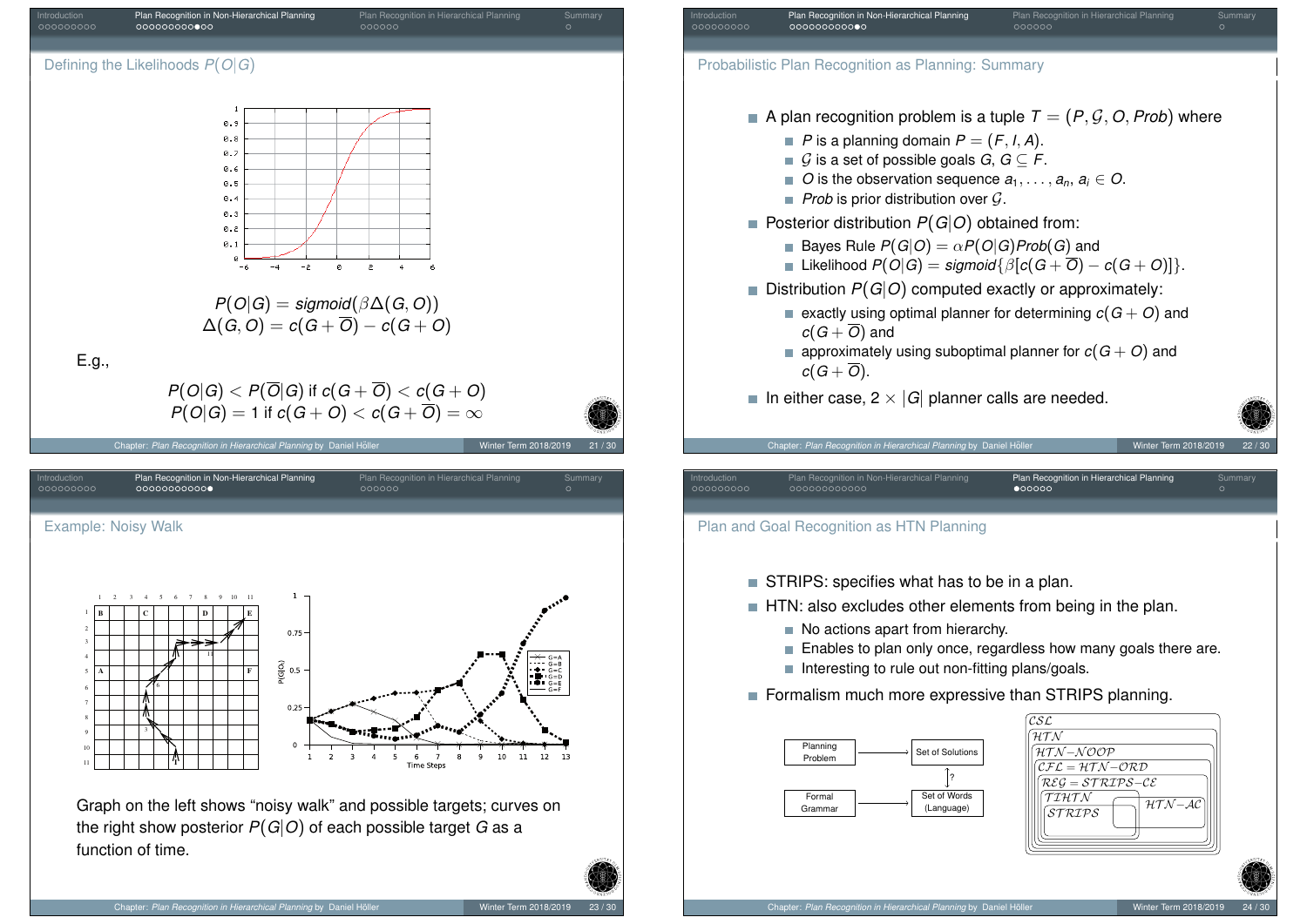<span id="page-6-0"></span>